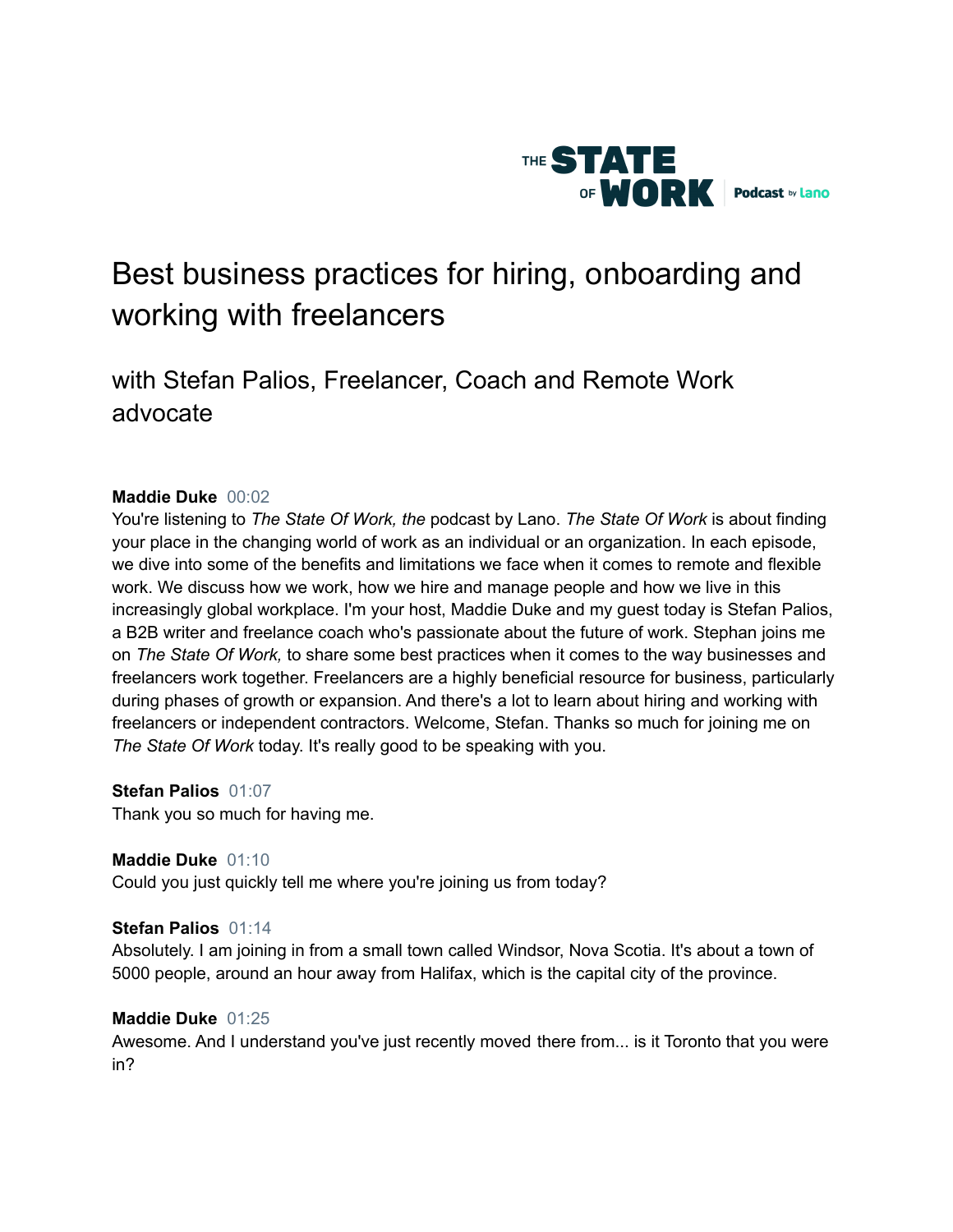#### **Stefan Palios** 01:30

Yes, I was living in Toronto for seven years working in tech and freelancing. And now I am freelancing out in Nova Scotia.

**Maddie Duke** 01:38

Awesome living the dream, the remote life.

**Stefan Palios** 01:42 Yes.

# **Maddie Duke** 01:43

And so yeah, you mentioned that you're a freelancer, a freelancer/entrepreneur, could you maybe expand on that a little and tell us a bit more about yourself and what you're doing?

#### **Stefan Palios** 01:53

Absolutely. So I started my business as a writer, I got cornered at an event and a founder of a startup said, I love your writing, can I pay you to write for me? And I said absolutely, because I want money. And that was back in 2017. So fast forward a few years to 2021. I'm now a full-time freelancer, I have a roster of startups and companies that want to think like startups, and I write content for them, blogs, landing pages, web pages, research, etc. That's the one half of my business and the other half is I actually coach other freelancers on how to grow their businesses. I do that specifically through my course which is called the Freelance Sales Blueprint, where we cover everything from the psychology of sales mindset, all the way to scripts and contracts and all of the nitty gritty. So that's what I'm up to now. And I'm running that business from Nova Scotia, my partner and I just bought a seven bedroom Victorian house that we are slowly converting into a freelancer/remote worker bed&breakfast where you can.....

# **Maddie Duke** 03:02

Amazing

# **Stefan Palios** 03:32

….come and stay... We've got fiber internet. I'm recording from the office right now that we're actually turning into a co-working space. So that's going to be part three of the evolution that's coming soon. I can't put a date on that.

# **Maddie Duke** 03:15

That's fantastic. We actually interviewed someone who runs a sort of similar, like a co-working co-living facility out here, just outside Berlin in an earlier episode.

**Stefan Palios** 03:25 Cool!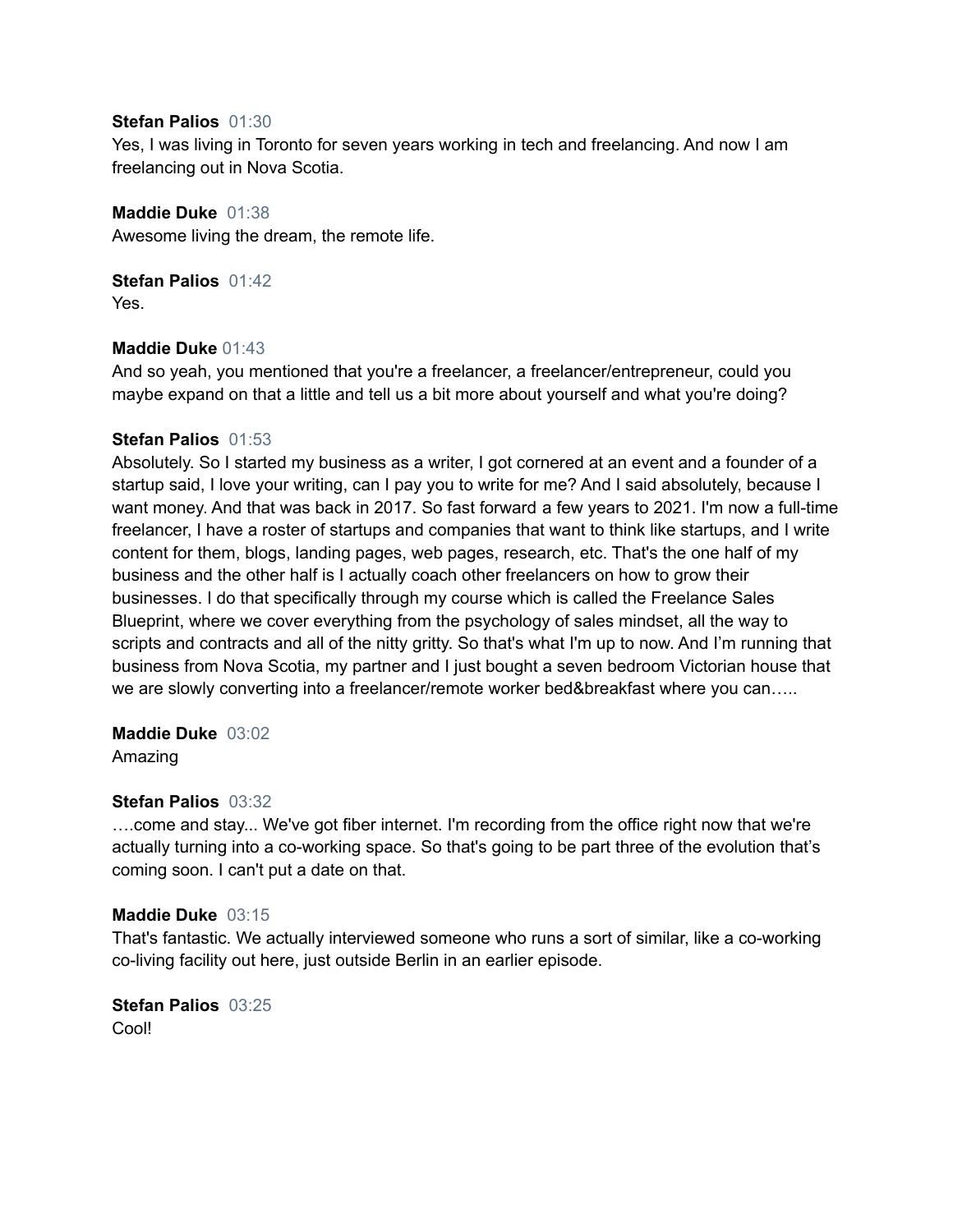#### **Maddie Duke** 03:26

Super exciting. What a huge project, an exciting project to take on. I'm really excited to maybe one day come and visit you.

#### **Stefan Palios** 03:32

Yeah, you know, when international travel isn't nearly a crime.

#### **Maddie Duke** 03:36

Exactly. So I mean, with what you're doing and your experience, we're really excited to be speaking to you today, and hearing your advice for freelancers and also how freelancers can be useful to businesses throughout various stages of growth. And maybe one of the overarching themes that I guess we'll cover is like the relationship between freelancers and the businesses that use their services. Do you have some kind of core philosophies that you have about how to maintain that functioning relationship as a freelancer with your clients?

#### **Stefan Palios** 04:17

Absolutely. So I try to operate my own business on two core principles. One is interest and the other is caring. So first, I often do a quick vet of every person that either reaches out to me or before I reach out to anyone, and I just ask a simple question: am I at all interested in what you do? Because if I'm not, I know that I'm not going to put my best foot forward or you're going to have to pay me a lot to motivate me to put my best foot forward. And that's not necessarily the best way to start a relationship with a freelancer because it kind of puts us on weird footing because I really do believe that, as the best freelancers are partners with their clients, where it's not; you give me work I do it. You're my boss. I'm a freelancer. It's: I'm an entrepreneur running my business. You're either an entrepreneur, if you're the owner, or you are an entrepreneurial employee trying to get things done. How can we partner? How can we each play our role? So that's part one: Am I interested. And then part two, as I talk to someone, get on a sales call, get to know them. Or do a trial project with them - which I'm a big fan of doing is... Do I really care? Is it deeper than intellectual? Do I actually feel a connection with you? Do I feel that we have a friendly rapport, or at the very least, a high quality professional relationship, even if we're never going to be friends, which is totally fine. So those are my two big ones. And then everything stems from there, because if I'm interested, I'm going to give it my all. And if they match that energy, that because they're actually interested in their work, that's amazing, if I care about them, and I start thinking more strategically, because as a partner, I care about what's happening in your business, not just what you're paying me to do, and that all steamrolls into a really high quality, reciprocal client relationship where they're paying me to do work. But the relationship itself is more than that.

#### **Maddie Duke** 06:24

Absolutely. I wanted to mention something that I saw in an article that you contributed to in Forbes recently, it was a quote that stood out to me: freelancers don't need onboarding, but they need a clear scope. And this, to me really touches on what you've just said, because, you know, as you mentioned, it's a working relationship, it's a professional relationship, you're not coming in there, as an employee, you're building a professional relationship, where you're each bringing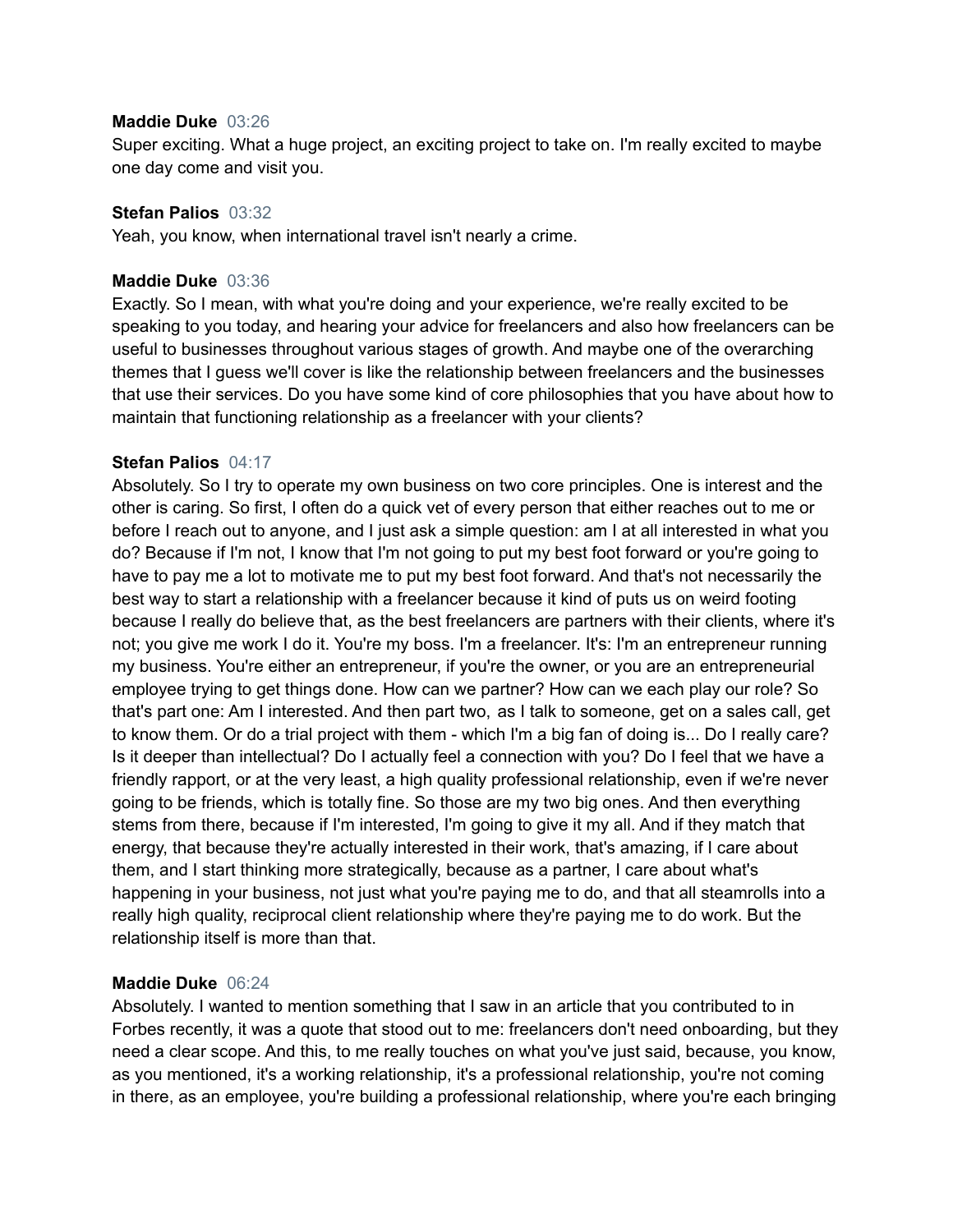different expertise to the table, and you may each operate and have a different working culture, like your values, as your own freelancer might be different to those that have the client. And I know that some freelancers come across businesses that kind of want to go bring them into this onboarding process, or kind of project their own cultural values and make and try to kind of force the freelancer into that. Could you like speak to that? Is that something that you've also observed?

# **Stefan Palios** 07:25

Yes, and I'll say two things. So one, I don't think any of that's ever done in malice. So I don't think anyone ever approaches a freelancer and is like, I'm going to screw you over by forcing you into things. I think that it's just because we have such a mindset, sometimes that freelancers are nothing more than temporarily unemployed employees, where you, you know, you must be an employee, you must want employment at some point. And you must operate best in an employment situation. And that's not necessarily a conscious thought. So many managers are just used to doing that because they have an employee that treats them like an employee, that makes sense. But when you have a freelancer, it's a different mindset. So when I have a client that pushes me on that kind of thing, or tries to, I try my best to avoid it, I usually take one of two routes. So first of all, to your comment about core values, I'm a pretty big believer that it's hard to be interested and care if you don't align somewhat to their core values. So I try to find the common ground. And then when it comes to the literal onboarding flow, if someone tries to treat you like an employee, where they say, Oh, you know, Stefan, you're...we have a complex working system here, you need to really focus and like learn about our company in order for you to deliver value, I have a slightly different way of thinking that because I'm so used to employments that I don't fully understand freelancers. So I will say, first off, all of my client relationships have a kickoff call, because I firmly believe like, I don't know about your business, I do need to learn a little bit. But that kickoff call is focused on what I need to know in order to execute, not knowing the whole ecosystem of the business. So I will look to my client, and in so many words say, I need you to tell me exactly what I need to know in order to execute because you're paying me to execute. So let's align our actions to the financial incentive here. Because otherwise, you're going to be paying me to just sit in meetings, which is sometimes an offer that they really want. And so I'll say, look, you have my hourly rate, if you needed me to sit in extra meetings, do you want me to sit in 15 hours of onboarding? Because at that rate, I will, but otherwise, can we find a better outcome?

# **Maddie Duke** 09:54

Yep.

# **Stefan Palios** 09:57

And that all boils down to something that I talk a lot about from a sales perspective, which is what outcome are we trying to achieve here? And will these actions get us there? So very often, companies will hire freelancers because they need execution, they need someone to do something, whether that's a super specialized skill, they don't want to hire full time for whether that is a desperate need, but not a big enough need to justify a full time hire. Or they just like working with this specific person. But either way, they need to accomplish something. If they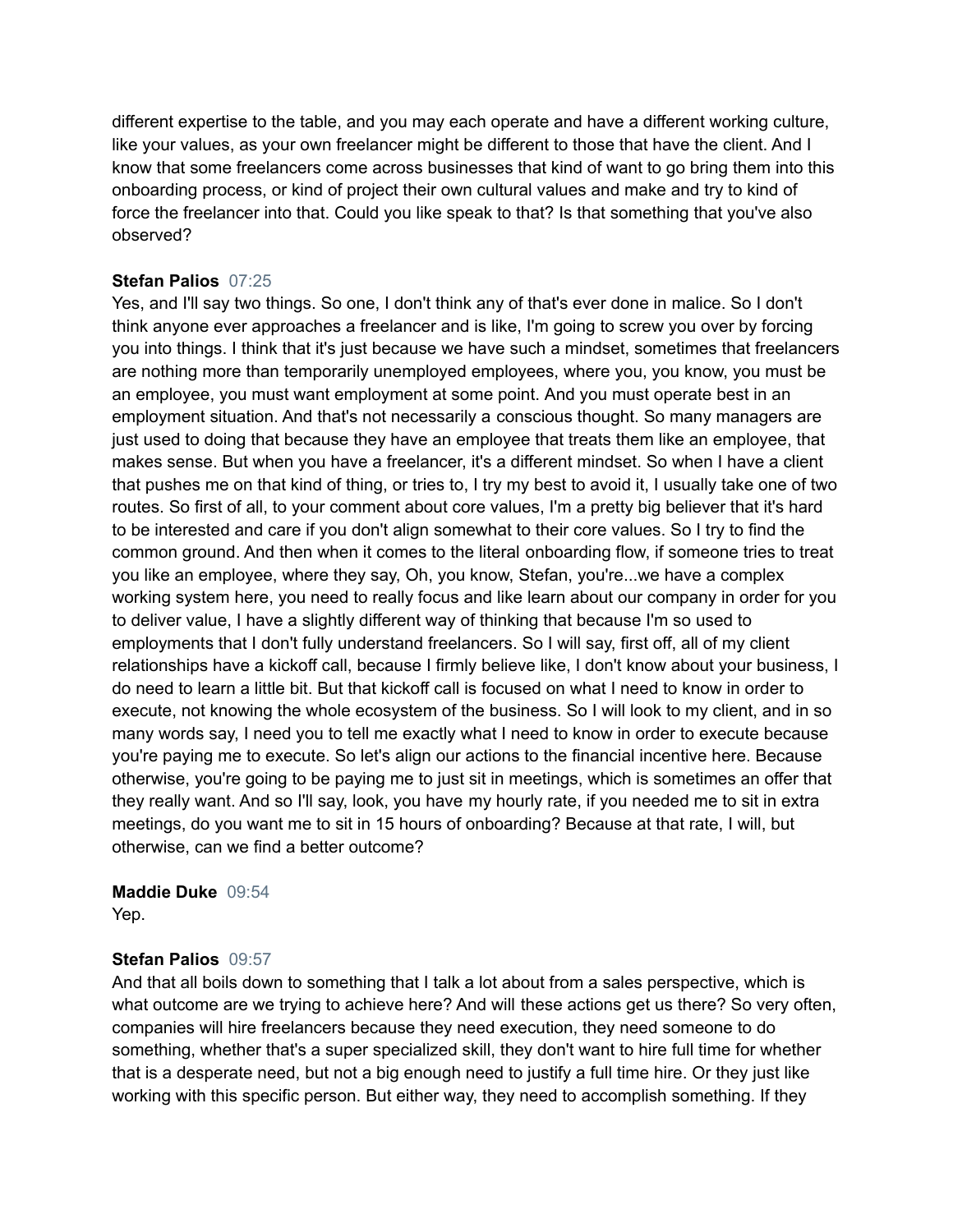keep pushing, I'll say, do you mind if we try maybe not for this like, first thing. And then if it is awful, I promise I will apologize, I will eat crow and I will sit in your onboarding. And that has never ended up happening. So that's my thought on that. I don't think it's ever done with malice. But I also think that if freelancers don't creatively push back, it makes your business unsustainable, and it actually doesn't help the client anymore. So it's literally a value destroyer. It's not even though they're getting more from you, and you're getting less, it's just everyone gets less.

#### **Maddie Duke** 11:06

Absolutely. Well, what that really says to me is that there's such a need for freelancers to know how to kind of manage up, you know, a manage, I don't know how you would describe it, but manage that relationship. But what about the business side? Like what can we say to our listeners who might be employees of businesses that are kind of doing freelance and management? What is it that they need to know like, what it seems like there's this disconnect between what freelancers know about employees and the way that businesses operate? And then the reverse?

# **Stefan Palios** 11:39

Absolutely, because I've had this happen as well, where my direct client contact knows exactly how to work with me. But then the moment they say, oh, you know, could you chat with this person? And then it's like, oh, let's book a three hour meeting and like, have lunch break? I think there are two types of people. And then two things to do. So the types of people is: are you managing freelancers directly in your role as an employee, or are you just an employee engaging with a freelancer on a project. But then, on the freelancer side, or rather, a company looking out to the freelancer, first, you want to know what you actually need to accomplish, or at least what direction you're heading in. And then you need to know what kind of freelancer you're dealing with. Because there there's kind of that scale of freelancer to consultants to think about where I described it, as I'm not claiming this as the official definition, just so I understand that: a consultant will tell you what to do, a coach will teach you how to do it, a freelancer will just execute on your behalf, you've got to understand what kind of freelancer you're dealing with. So I define my own work as very much in the freelance, because I execute, I will actually write the content for you, not just teach you how to write. But I do a little bit of education as well, because I'll explain why I do a certain thing, or I'll explain a trend that I've seen with my other clients and something they might want to consider for their business. And that's on the writing side. And then of course, on the coaching side with my course I am actively teaching people the methods that I've used to grow my business. So on the company managing freelancer side, if you're managing a freelancer, you need to know what you want. And you need to know who you're dealing with. Because if you hire an educator, consultant, freelancer, and then expect them to do everything, you're going to get a lot of strategic pushback, because that person is going well, my business is education, not execution. So that's something to note. And if you're working, yeah, if you're interfacing with a freelancer, if you're an employee, and this has happened a ton, it's just um, I think the best question you can ask is, what are they being paid to do? And I know that people don't like talking about money. And I know that there's an interesting tension, because freelancers will often make on an itemized basis significantly more than employees.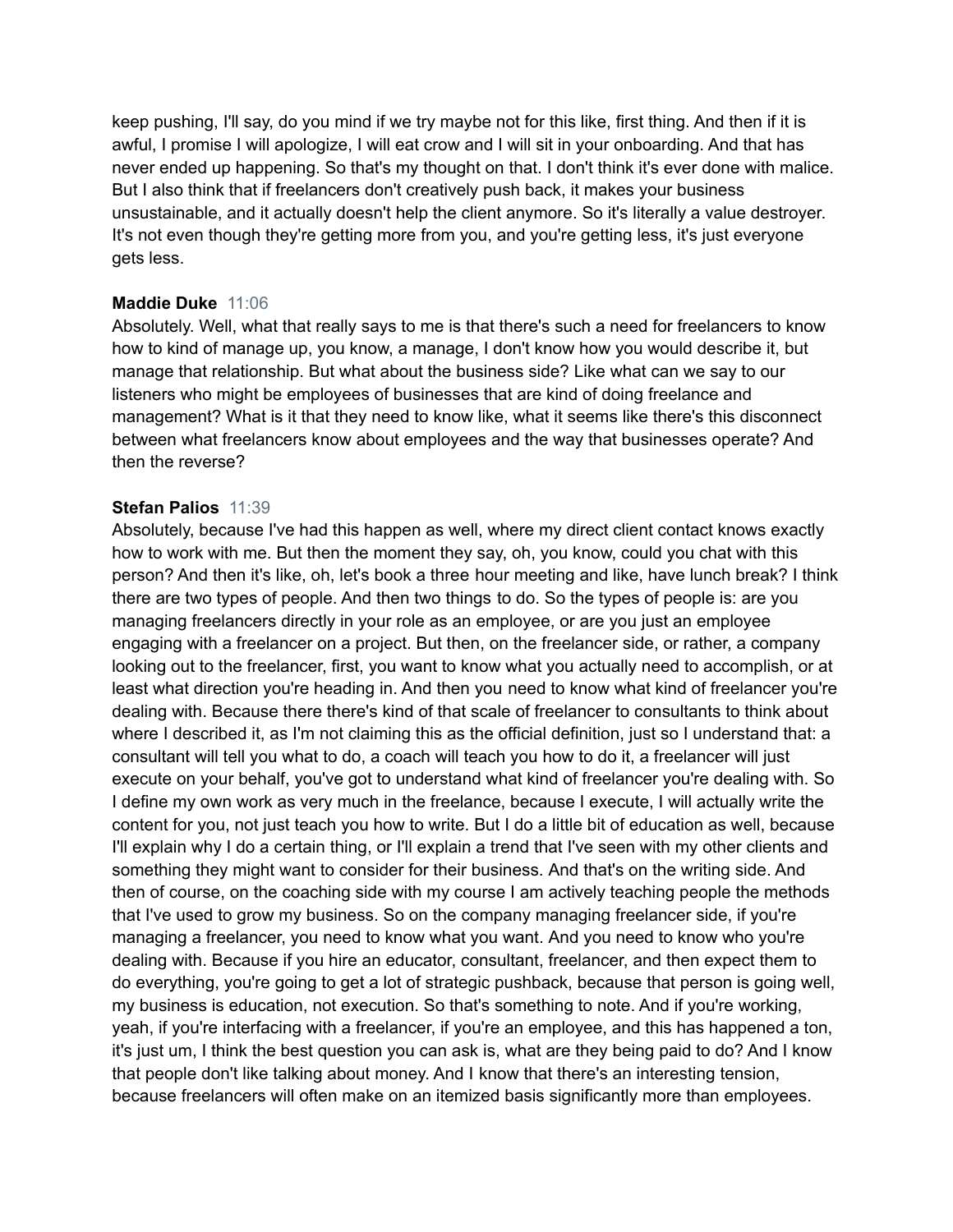where an employee is salaried at whatever a freelancer doing the same book of work would make a lot more, they also get no benefits, no pension, no health insurance. And so when you're that employee, first ask what are they being paid to do, because realistically, if you reach out to a freelancer on your team about something that they aren't being paid to do, most people who are professionals and actually considered themselves you know, freelance entrepreneurs doing this for real, are going to be courteous. They're going to offer a couple ideas. They may even hop on a call if they either charge an hourly rate for it or just as a courtesy, but you're not going to get very far. And, and that's because they're just not incentivized to do that. They don't have the same total benefits pack and total comp package that you do in that incentivizes you, as an employee to think more broadly,

# **Maddie Duke** 15:04

Absolutely. You've got some really good philosophies and like a really fantastic overview of how you kind of have the framework that you operate within, and how you approach things that's really inspiring. And so maybe we can talk a little bit about when it makes sense for businesses to work with freelancers, particularly when we're looking at companies that are at different stages of growth, they might be expanding, but not yet ready to hire or expanding globally into new markets and perhaps working with contractors remotely... maybe what are some examples of when it makes sense for businesses to work with freelancers?

#### **Stefan Palios** 15:44

Yeah, so there are three areas that I found to be really beneficial for hiring freelancers. So one is this concept of micro employment. One is the idea of specialized execution. And then one is different growth trajectories. So micro employment is the idea where you have a business need an ongoing need, but it's not enough to justify a full time hire, or maybe strategically, you don't want a full time hire for that role. So a freelancer is a great person, you have them on a retainer, that they actually do attend some of those onboarding meetings. And they act almost like part time employees. I've had one client like that, for my entire freelancing career, they were my first client, I just submitted something to them this morning, before I go into call with you, and they don't need me full time. I don't want to work full time for them. But we have an amazing relationship, then we get to the specialized execution. So if you do need something that is either spot or even ongoing, but as specialized, it can often be way easier, and way faster to just work with a freelancer. So working with someone like me, for instance, as a writer, I come into writing from the perspective of I've tried starting my own startup that failed. I've worked in a bunch of startups of all sizes. So I understand the startup mentality. So if you are a startup that's trying to grow and you need content, I might be a lot faster than trying to hire a full time content person. And it actually nets out to almost cheaper working with a freelancer, in many cases than it would be to you know, pay a hiring agency or that the internal resources to hire and then the onboarding and the laptop and the blah, blah, blah. The third tier is kind of what I've come to call like phase two growth. So you talk about the early stuff, where you're figuring it out, you're building the initial ecosystem, then you have phase two, where you got to run the wheels, just get it going. And then phase three, maybe you need massive scale. And that's where maybe an agency might be a fit. Phase Two, is a great time to hire freelancers, because freelancers are trained to execute. And if you think back to what I said earlier, you really just need to know what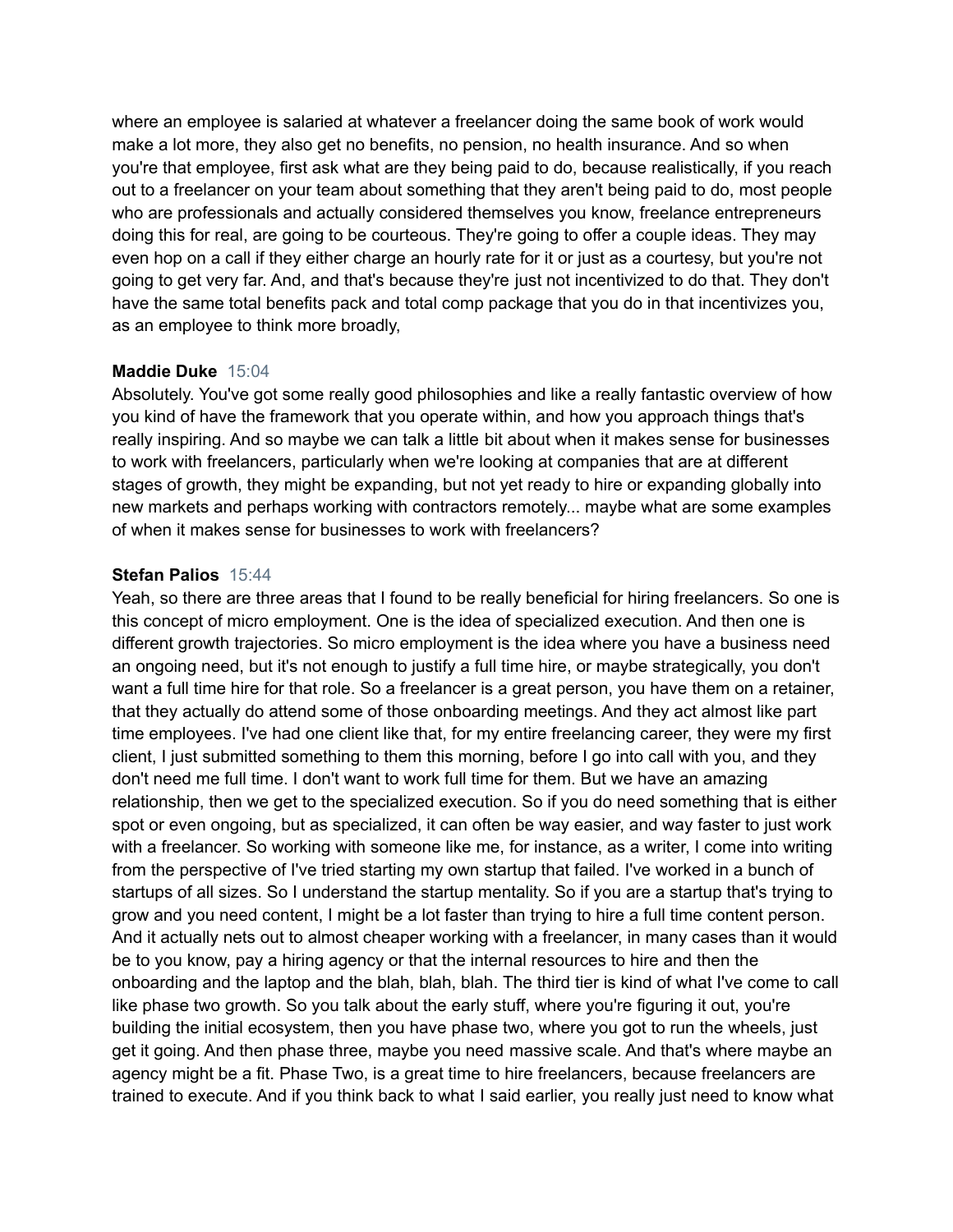you want. The moment you're able to go to a execution focused freelancer, someone like me that actually does the work and say, This is what I want, can you do it? And then they say yes, and then you do a trial project, and then you're off to the races. That is an incredible time saver. And I've had this as feedback from clients, but then also myself hiring other freelancers for different parts of my business, the mental bliss, of knowing that a piece of work is just going to be delivered, is really good. And I've had that feedback from clients where they're like, the real value here wasn't just the blog post you wrote, that's great, thank you. But it was that I didn't have to think about it, I sent you an email about what I wanted. And then a blog post happens so that I could focus on other things, knowing that that piece was going to be coming in and I could plug it in. That's a valuable time to work with freelancers. So those are the three. The fourth are kind of like three "a" is if you aren't sure what you need, then a freelance consultant who's going to help you sort through the problem could be really valuable. You just want to be aware of costs and budget at that time, because paying a professional to help you experiment can get very expensive.

#### **Maddie Duke** 19:22

Yep. And what do you think about, like if a company is like, well, when's the right time to fill a position instead of going with a freelancer? Do you think that there's a point in time that that that that becomes a clear decision, or do you think it's a separate thing?

#### **Stefan Palios** 19:39

I think there's a certain amount of company values to that question. So I know a couple entrepreneurs that just really prefer full time employees. So they will hire one the moment they think they can and maybe even a moment before, then there are others that prefer the leaner team. So working with freelancers on that more like micro employment structure works really well for them. I don't have a specific rule of thumb. But the gradient that I've seen is when you have too many extra contextual questions, so it's not just, you know, we need 50 blogs for our new launch. It's we need someone to play on how the launch fits into other pieces. So when it's no longer, either really neatly nicely box, that's the ideal for a freelancer that you can handle freelance for that box and they run with it. It's when you have to start connecting across silos. That's where employees are actually incredibly valuable to play that quarterback role to play that jockey role to use a couple sports references, even though I don't watch either sport, but I digress. Employees are incredibly valuable for connecting the dots. Freelancers are incredibly valuable for providing the dots or you know, coloring them in order to connect with other things. So that's, that's the best mental framework I've seen of I know, like the client projects have had that haven't gone well have often been ones where the real project was a connector project versus an execution project. And that's not saying you can't hire a freelancer to do that, or a consultant to help you do that. But again, that gets really, really expensive. And if you have the budget, and you want to speed it up, that can be very valuable. Sometimes it's not really a question of dollars, it's a question of time. So think about that for your business. But generally speaking, I've seen that employees are amazing connectors and freelancers are amazing dot providers.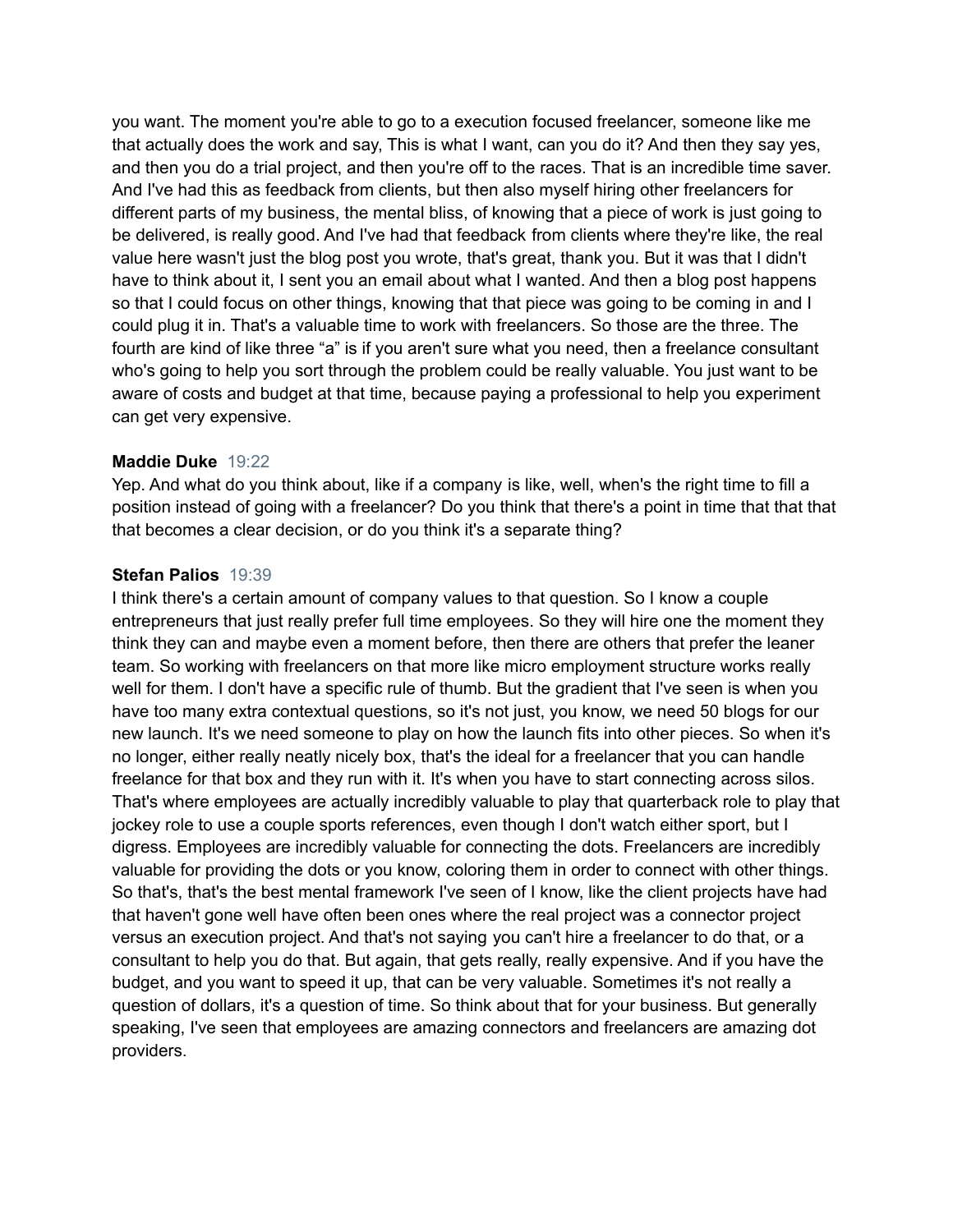#### **Maddie Duke** 21:50

Love the analogy. So when it comes to, kind of, finding who to work with from the business side, and we will go a little bit more into the other side of this, of how freelancers can find those clients, how can businesses kind of make sure they're looking at a diverse enough pool of freelance talent when they're looking to kind of expand those dots basically.

#### **Stefan Palios** 22:15

So the recommendation that I would put forth and ask businesses to think of is start outcome first, don't start talent first. So one of the questions that I really like to ask my clients or prospects, actually, during sales calls, is, what problem were you facing that made you think that I might be the right solution? Or more specifically, what problem were you facing that made you think content would be the right solution.. because I'm a content freelancer. And that's a question I think people should ask themselves, if they suddenly think I have a lot to do, maybe I should hire a freelancer. The next question should be what problem are you facing or what outcome do you need to achieve that you think a freelancer is going to help us with? Because there are a lot of instances where that's correct, and a freelancer will help you but then sometimes not. And sometimes you need to buy software. Sometimes you need to make a full time hire, sometimes you need to hire an agency instead of an individual. So start problem or outcome first (problem you're trying to solve/outcome you're trying to achieve). Let's assume that that is a simple package, scopeable thing; a new web design, blog posts or research posts, like coding something, whatever. If you can create that scopable package, then yes, a freelancer might be a great thought. Then you treat it, you can treat it almost like a recruiting process. except you're not asking people to apply. You're asking people to book a call with you, and talk to them, actually book a sales call because you're having a sales conversation, not an employment conversation.

#### **Maddie Duke** 23:56

Yep.

# **Stefan Palios** 23:57

The ways that I've seen companies do it vary widely. You can sponsor freelance newsletters that go out to certain types of freelancers. You can post it on your own social media, if you have accounts on Twitter is a pretty big platform for this. So getting the word out, is really just a matter of talent sourcing, and it's thinking for anyone who is looking at me, where could they find me? And then on the flip side, think, where do freelancers hang out? And that would be freelance newsletters, freelance communities, there are some freelance job boards and like LinkedIn, for instance, even has a note where you can tag if something is freelance. So it's a very standard process, but it only is effective if you know what you actually want, which is also the barometer I think for, should you hire a freelancer, if anyone asks you that, my question is, what do you need done? And then they say, Oh, well, I'm not sure yet. Okay, don't hire a freelancer at best, hire a consultant because you're just going to be so all mad, and the freelancers are gonna be so mad. And you know, you're gonna get nowhere, which is another question I like to ask them all of my prospects is, what do you need to achieve to feel justified in spending any money on this? And if they don't have a good answer for that, we have a problem.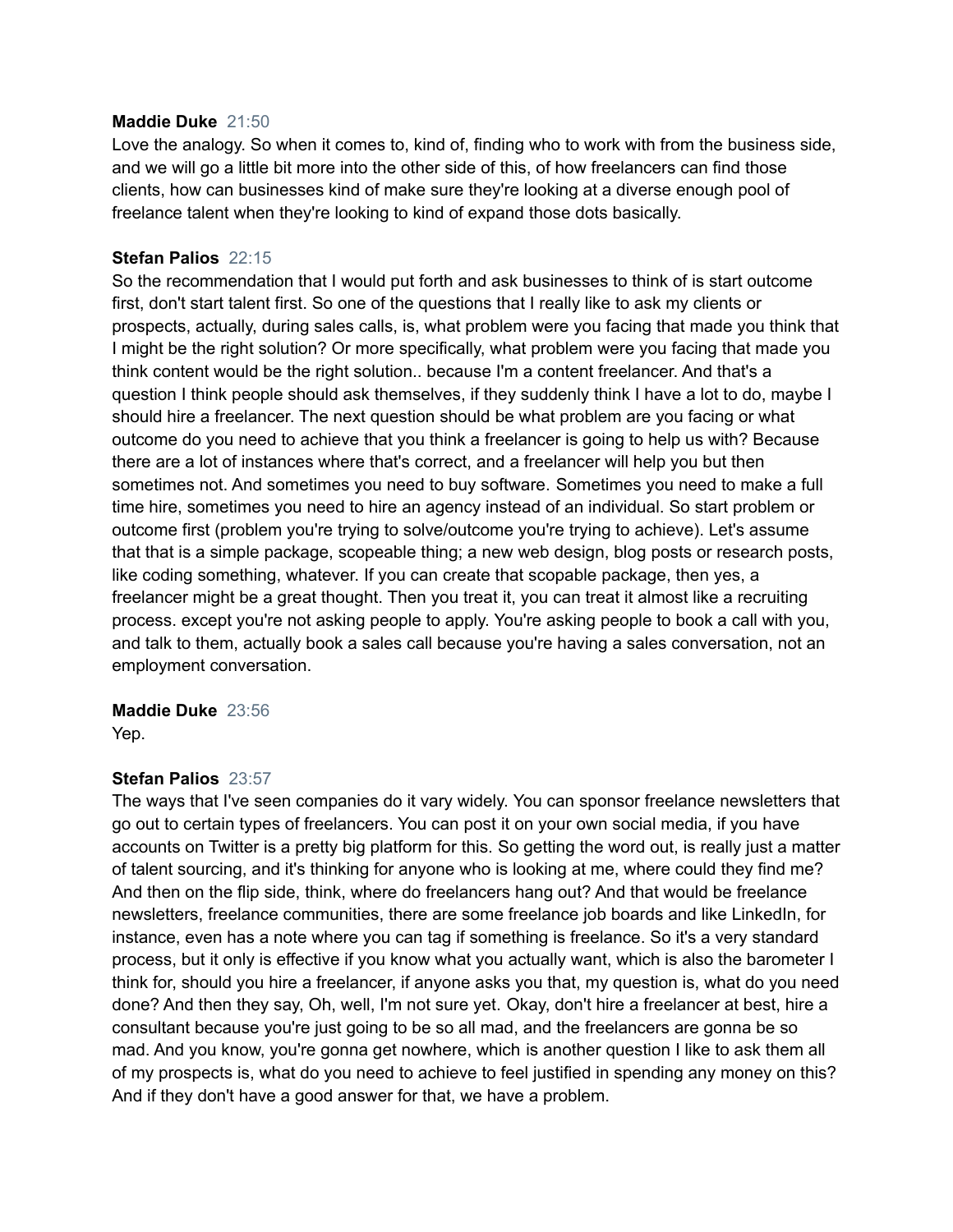#### **Maddie Duke** 25:18

Yeah. Yeah. Okay. And what sort of answers would you expect from a client or prospect at that point? Like, we want to achieve this ROI, this kind of lead gen figure or like, what it

#### **Stefan Palios** 25:31

No...it's actually far more practical. It's, you know, what, what do you need to achieve? Okay, this blog post has to exist. Because I've even had that level where I, you know, I've talked about business goals, and they're like, okay, we're, you know, we're trying to appear as a thought leader, we're trying to, you know, have high quality content, our brand is very high quality. So we need high quality content, it's like the quality trap, everything you do has to be high quality. So when I say what needs to happen, they say it needs to be good and it needs to exist. That's awesome. Now, you might also get the, you know, we're looking for revenue growth. But realistically, you've got to dig more than that, because I can't hand you revenue growth, I'm only going to hand you the inputs for your project. It's like my outcome is your input. So when you're saying revenue growth, do you mean revenue growth through content marketing? If so, do you mean that content is supposed to generate a call a sale a review? You know, you've got to suss that out a little. So there's got to be a bit more specific, because obviously, almost every business project has to result in revenue at some point. To some extent, or, or, you know, the the closest thing to revenue. So it's not enough to just say those things. It's it's what are you trying to actually achieve here? And I, as a freelancer will often ask those secondary questions of okay, growth, what is growth to you? And then okay, now that we know what growth is, what is it like, what step is this in the project? Yeah, that's when we can actually start working on a real project scope, because otherwise, I'll say, okay, I think you probably need a strategy kickstart. And I can help you identify your problem. And for some people, that's perfect. But for others, they kind of aren't happy with the idea that someone has suddenly pointed out that they don't know what they want. And it can cause tension. But the problem is, if I signed the contract, I would either be really, really frustrated, or I'd have to just kind of mentally resign myself and kind of know that what I'm doing is not going to help them. But they've asked for it, and they're paying me so I'm going to do it. And I don't like taking those gigs, they don't feel good for me. And then I'm not helping my client, which is useless to them, they're wasting their money. But then it also harms my business in the future. Because when I go to get another client, they're gonna say, Well, what have you done for other clients? And they'll be like, well, they paid me. And that's not fun for anyone. So that's why I'm very strong. If you don't know what you want, and you have the budget, still go hire a consultant. But otherwise, don't ask for a freelance call, unless you have a project in mind. It doesn't have to be perfectly scoped, but you've got to have a project in mind.

# **Maddie Duke** 28:32

The state of work is brought to you by Lano. making it easy for businesses to hire and pay employees or freelancers in over 150 countries. For freelancers, Lano provides a free all in one platform to manage clients, track time and tasks, create invoices and get paid on time. Find out more lano.io.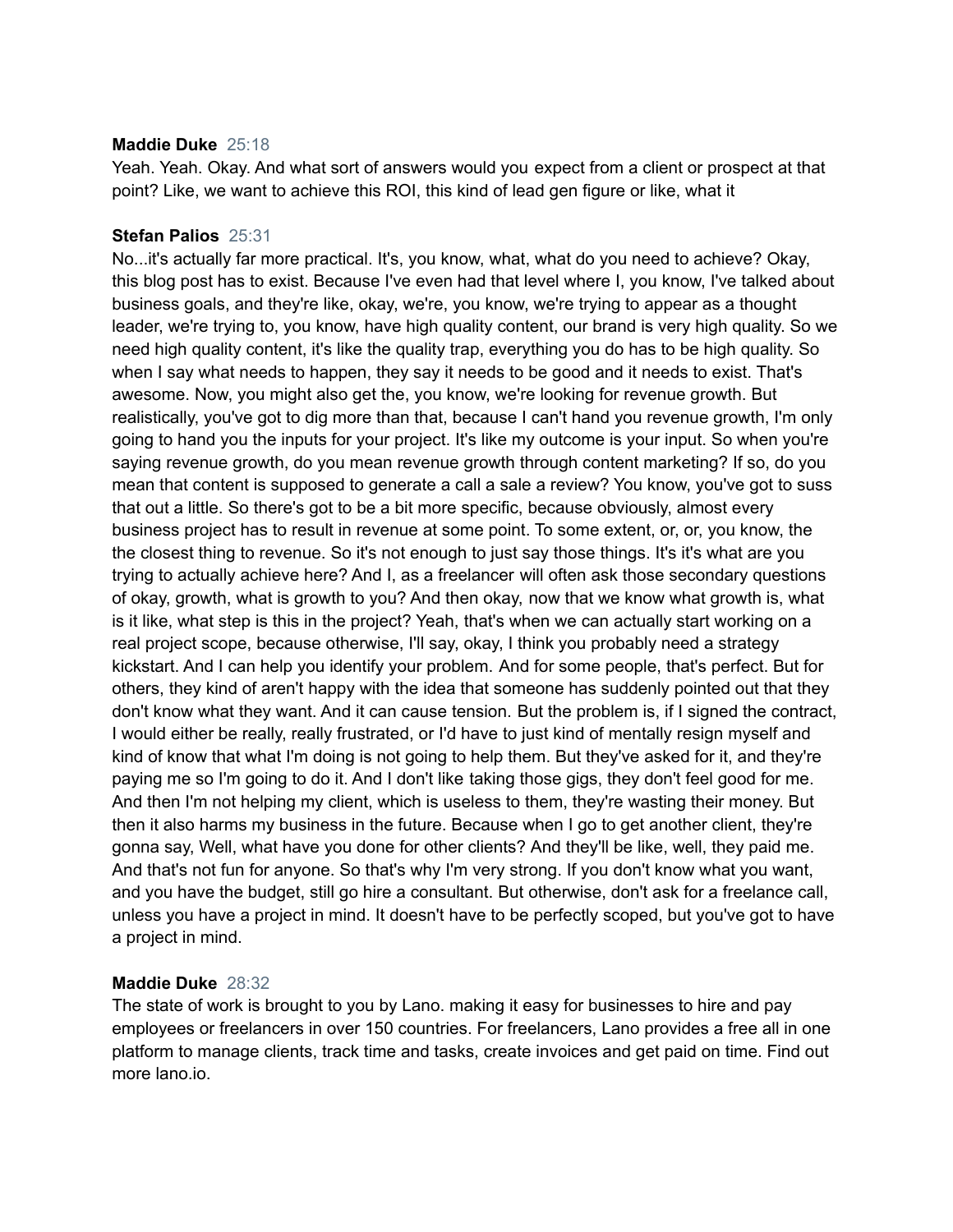Let's take a look into the freelancer side. Have you seen any, like new or emerging trends in like sales and marketing for freelancers, particularly over the last couple of years where the whole world has changed and everyone's had that experience of working from home and companies are more they've realized like you can trust people to work when they're not sitting right next to you. How do you think that that's changed the way freelancers can approach sales and marketing of services?

#### **Stefan Palios** 29:33

Oh, good question. And it's interesting, because I actually don't think it has changed. I just think it has evolved. And I know that's a little bit of a cop out. But let me explain. So the fundamentals of selling relationship-based sales specifically is what I'm referring to because as a freelancer, you're selling to another individual. It hasn't really changed. It's still focused on building rapport, it's still focused on scoping the project, it's still focused on the professionalism that you present. And what I like about this evolution is that each one of those things is getting a little more flexible. So we, you know, the freelancing world used to carry this stigma that you were just in between jobs, that is now lessening. And because of that, there is an opportunity to present yourself as a business owner, not just as an individual freelancer, that part's been great. We have this time flexibility element, were a big thing about COVID, specifically, as people stopped caring about time zones as much. And you know, you're catching up with your friends who lives across the country now. Because once you're Zooming with your neighbor, what's the difference between zooming with your friend across the country, and that has manifested really interestingly for freelancers, because now you can start selling more internationally. Because people are less afraid to look internationally that that's been great. So when I say evolution, I mean more flexibility, more opportunity, but the same fundamentals. And then that last piece of solving a problem. Before we had what I call the old way of freelance sales in the Freelance Sales Blueprint, which is that the freelancer had to wait to be told what to do, by a client by a temp agency, or something like that. And they were price takers. What's happened now is because we expect freelancers to be entrepreneurs, in some regard, you are able to come forward as a freelancer and become a project scoper, you're allowed to ask what the client wants, as opposed to waiting to be told what the client wants, you're allowed to challenge the client. Now, because you're a partner with them, you're not waiting for the temp agency to assign you to something. And because of that, you can also become a bit more of a price maker and say, This is the value I provide, this is the outcome I deliver. And here's what I charge for that outcome. Now, let's talk about if that makes sense for the value you are trying to achieve. So it's more choice, more evolution, it's more of the same in different ways. Yeah, yeah, what I love is that it is giving freelancers way more freedom. But part of that is more responsibility, you have to be able to manage your own time, you have to be able to manage your own space, we all experience that working remotely, can be amazingly productive, but also wildly distracting. So you have to know how to build your own environment. And you also have to show up, you have to book that call, you have to run the agenda so that it's a comfortable, fun experience for someone remotely, because they're not going to get any fun energy from you in person, you have to send your own contracts, because not every company knows how to work with a freelancer. So you need to know how to work with every company, you have to send it with digital signatures, because no one's going to print and fax things. You don't even have a fax